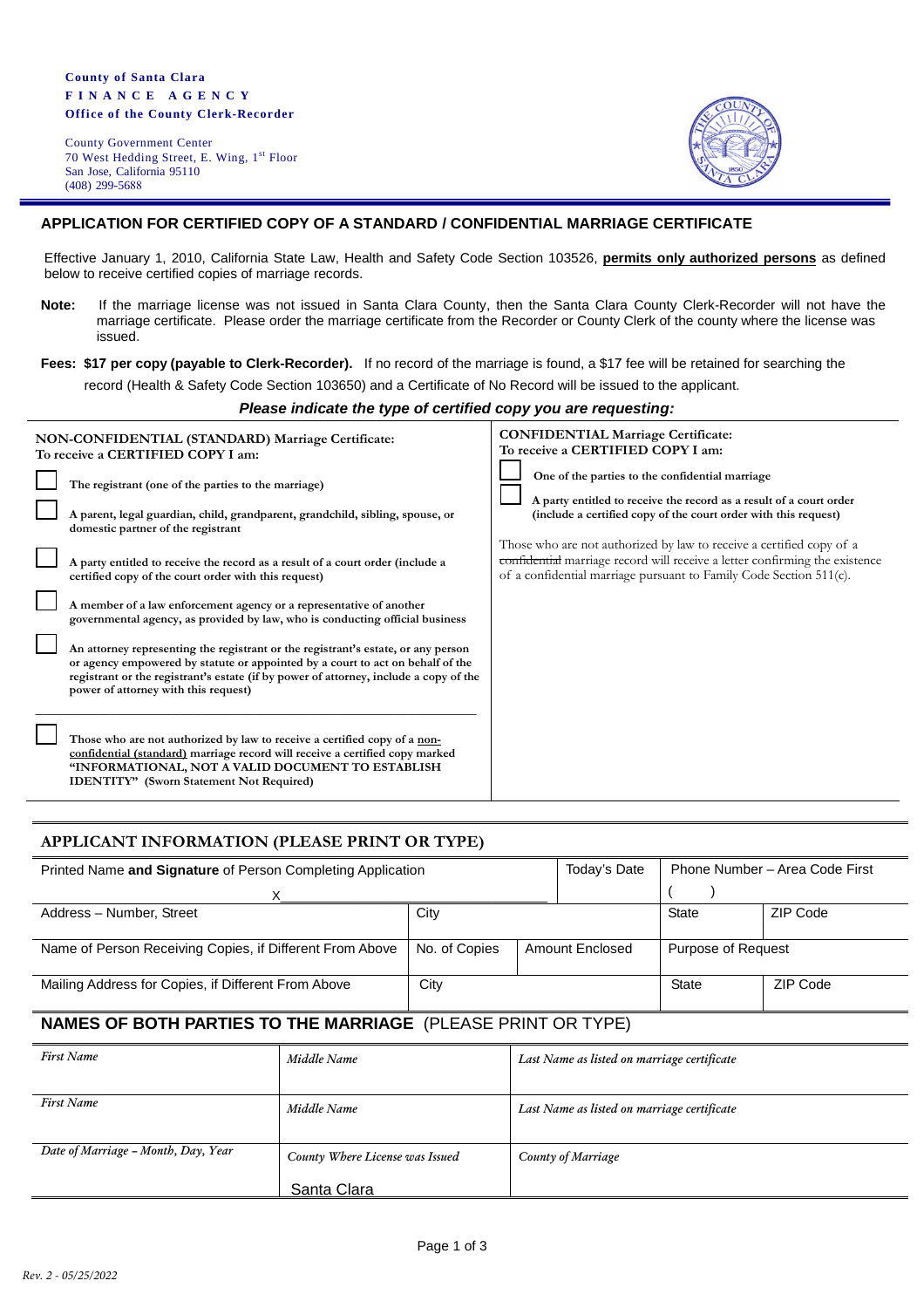# *SWORN STATEMENT*

**(Required for certified copy of record. This Sworn Statement is not required when requesting an Informational certified copy which is not valid to establish identity)**

\*Any member of a law enforcement agency or a representative of a state or local government agency, as provided by law, who orders a copy of a record to which subdivision (a) applies in conducting official business must complete the Sworn Statement, however, they may not be required to have their signature on the Sworn Statement **acknowledged by a Notary Public.**

> I, \_\_\_\_\_\_\_\_\_\_\_\_\_\_\_\_\_\_\_\_\_\_\_\_\_\_\_\_\_\_\_\_\_, declare under penalty of perjury under the laws of the State of California, (Printed Name)

that I am an authorized person, as defined in California Health and Safety Code Section 103526 (c) / Family Code Section 509, and am eligible to receive a certified copy of the marriage certificate of the following individual(s):

| Name of Both Parties Listed on the Marriage Certificate                                                                                                                                                                                             | Your Relationship to the Parties Listed on<br>the Marriage Certificate |  |  |  |  |  |
|-----------------------------------------------------------------------------------------------------------------------------------------------------------------------------------------------------------------------------------------------------|------------------------------------------------------------------------|--|--|--|--|--|
|                                                                                                                                                                                                                                                     |                                                                        |  |  |  |  |  |
|                                                                                                                                                                                                                                                     |                                                                        |  |  |  |  |  |
|                                                                                                                                                                                                                                                     |                                                                        |  |  |  |  |  |
| (The remaining information must be completed in the presence of a Notary Public or County Clerk staff.)                                                                                                                                             |                                                                        |  |  |  |  |  |
| Subscribed to this $\underbrace{\hspace{2cm}}$ (Day) day of $\underbrace{\hspace{2cm}}$ (Month) $\hspace{2cm}$ , 20, at $\underbrace{\hspace{2cm}}$ San Jose                                                                                        | (State)                                                                |  |  |  |  |  |
|                                                                                                                                                                                                                                                     | (Signature of person requesting certified copy)                        |  |  |  |  |  |
| Note: A notary public or other officer completing this certificate verifies only the identity of the individual who signed the<br>document to which this certificate is attached, and not the truthfulness, accuracy, or validity of that document. |                                                                        |  |  |  |  |  |
| <b>CERTIFICATE OF ACKNOWLEDGMENT</b><br>$\mathsf{S}$<br>County of $\frac{1}{2}$ county of $\frac{1}{2}$ county of $\frac{1}{2}$                                                                                                                     |                                                                        |  |  |  |  |  |
| (Insert your name and title)<br>On _____________________, before me, ____                                                                                                                                                                           | example to personally                                                  |  |  |  |  |  |
|                                                                                                                                                                                                                                                     |                                                                        |  |  |  |  |  |
| basis of satisfactory evidence to be the person(s) whose name is/are subscribed to the within instrument and acknowledged to me                                                                                                                     |                                                                        |  |  |  |  |  |
| that he/she/they executed the same in his/her/their authorized capacity(ies), and that by his/her/their signature(s) on the instrument                                                                                                              |                                                                        |  |  |  |  |  |
| the person(s), or the entity upon behalf of which the person(s) acted, executed the instrument.                                                                                                                                                     |                                                                        |  |  |  |  |  |
| I certify under PENALTY OF PERJURY under the laws of the State of California that the foregoing paragraph is true and<br>correct.                                                                                                                   |                                                                        |  |  |  |  |  |
| WITNESS my hand and official seal.<br>(NOTARY SEAL)                                                                                                                                                                                                 |                                                                        |  |  |  |  |  |

\_\_\_\_\_\_\_\_\_\_\_\_\_\_\_\_\_\_\_\_\_\_\_\_\_\_\_\_\_\_\_\_\_\_\_\_\_\_\_\_\_\_\_\_\_\_\_\_\_\_ NOTARY SIGNATURE